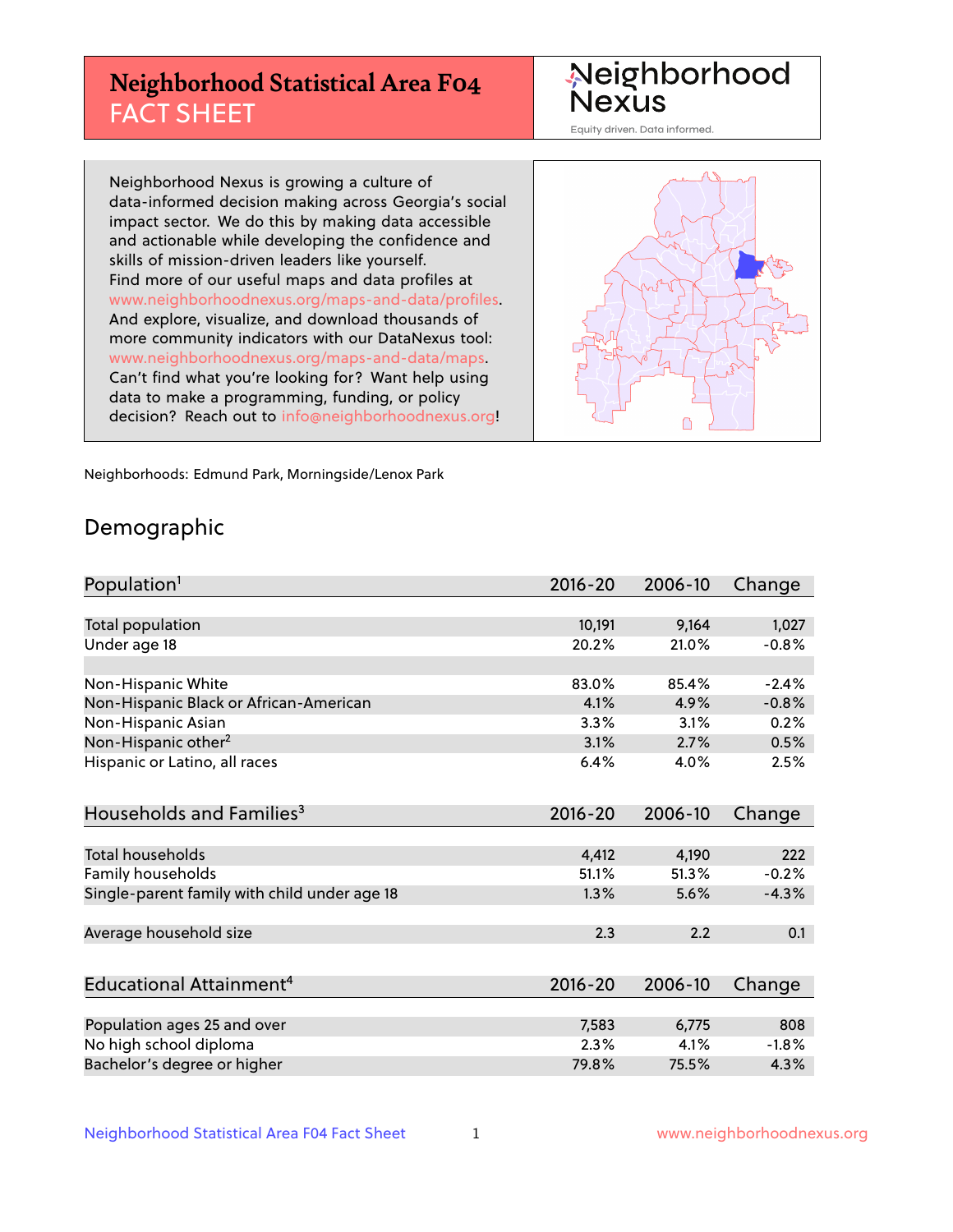# Change Measures, continued...

| Employment <sup>5</sup>                                 | $2016 - 20$ | 2006-10   | Change   |
|---------------------------------------------------------|-------------|-----------|----------|
| Total workers residing in Neighborhood Statistical Area | 4,735       | 4,147     | 588      |
| Workers with earnings \$1250/month or less              | 9.3%        | 15.9%     | $-6.6%$  |
| Workers with earnings \$1251/month to \$3333/month      | 13.2%       | 24.8%     | $-11.6%$ |
| Workers with earnings greater than \$3333/month         | 77.6%       | 59.4%     | 18.2%    |
|                                                         |             |           |          |
| Total jobs located in Neighborhood Statistical Area     | 3,499       | 2,833     | 666      |
| Jobs with earnings \$1250/month or less                 | 24.8%       | 31.5%     | $-6.7%$  |
| Jobs with earnings \$1251/month to \$3333/month         | 34.8%       | 44.0%     | $-9.2%$  |
| Jobs with earnings greater than \$3333/month            | 40.4%       | 24.5%     | 15.9%    |
|                                                         |             |           |          |
| Jobs/workers ratio                                      | 0.7         | 0.7       | 0.1      |
|                                                         |             |           |          |
| Income and Poverty <sup>6</sup>                         | $2016 - 20$ | 2006-10   | Change   |
|                                                         |             |           |          |
| Median household income                                 | \$131,735   | \$102,956 | \$28,779 |
|                                                         |             |           |          |
| Population for whom poverty status is determined        | 10,125      | 9,059     | 1,066    |
| Population below poverty                                | 7.0%        | 4.5%      | 2.5%     |
| Housing'                                                | $2016 - 20$ | 2006-10   | Change   |
|                                                         |             |           |          |
| Total housing units                                     | 4,715       | 4,513     | 202      |
| Occupied housing units                                  | 93.6%       | 92.8%     | 0.7%     |
| Vacant housing units                                    | 6.4%        | 7.2%      | $-0.7%$  |
|                                                         |             |           |          |
| Occupied housing units                                  | 4,412       | 4,190     | 222      |
| Owner occupied housing units                            | 67.6%       | 70.5%     | $-2.9%$  |
| Renter occupied housing units                           | 32.4%       | 29.5%     | 2.9%     |
|                                                         |             |           |          |
| Access to a Vehicle <sup>8</sup>                        | $2016 - 20$ | 2006-10   | Change   |
|                                                         |             |           |          |
| Occupied housing units                                  | 4,412       | 4,190     | 222      |
| No vehicle available                                    | 2.3%        | 3.4%      | $-1.1%$  |
|                                                         |             |           |          |
| Crime Rates, per 10,000 Population <sup>9</sup>         | 2017-21     | 2012-16   | Change   |
|                                                         |             |           |          |
| All Part I crimes                                       | 286.9       | 273.7     | 13.2     |
| Violent crime                                           | 14.9        | 14.5      | 0.4      |
| Murder                                                  | 0.6         | 0.4       | 0.2      |
| Robbery                                                 | 5.9         | 6.6       | $-0.7$   |
| Aggravated assault                                      | 8.4         | 7.6       | 0.9      |
| Property crime                                          | 272.0       | 259.1     | 12.8     |
| <b>Burglary</b>                                         | 21.2        | 42.0      | $-20.8$  |
| Larceny                                                 | 217.8       | 188.9     | 28.9     |
| Vehicle theft                                           | 33.0        | 28.2      | 4.7      |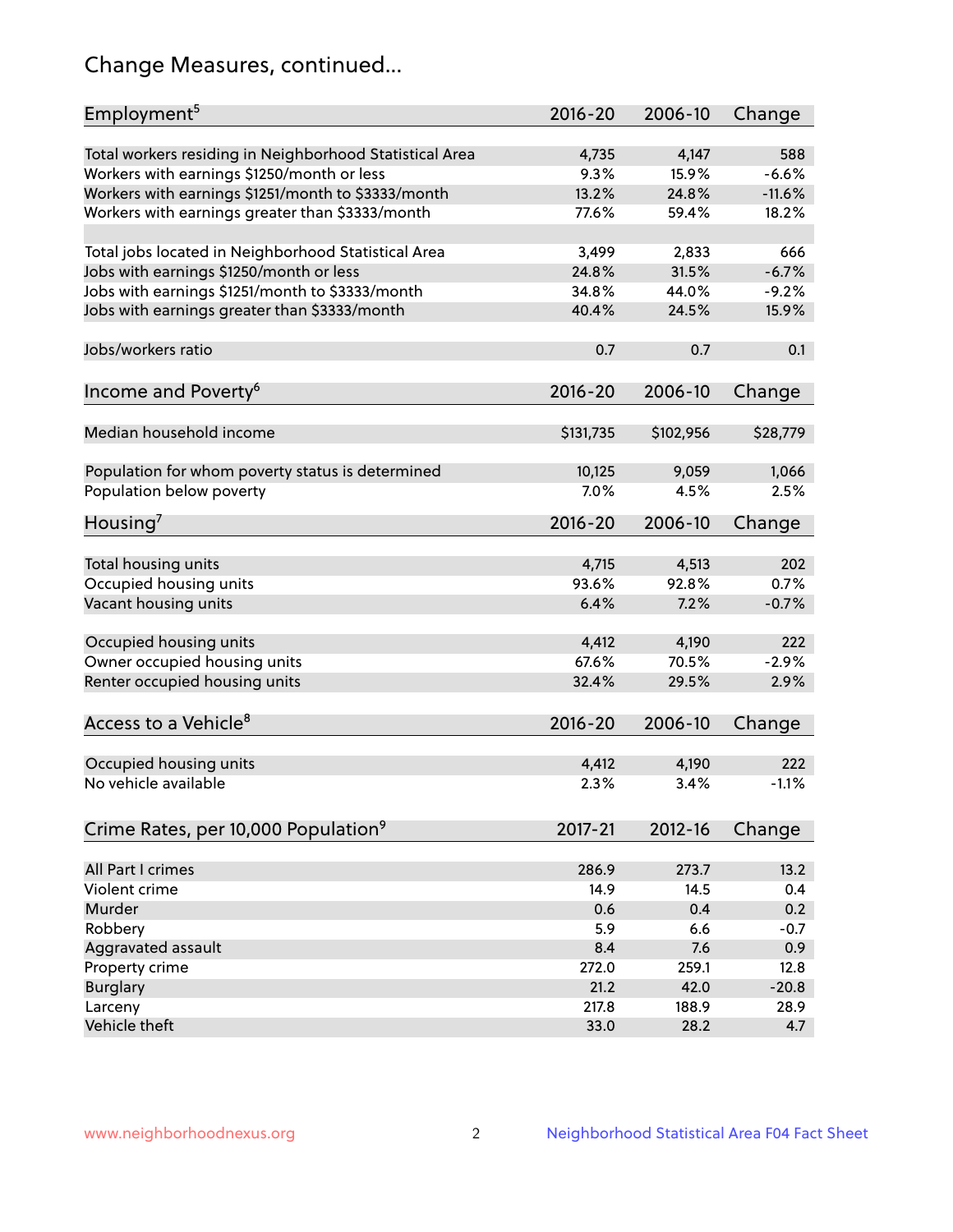# Current Data: Demographic

| Total population<br>10,191<br>Male<br>50.3%<br>Female<br>49.7%<br>$\pm$ 4.7%<br>5.2%<br>$\pm$ 1.3%<br>Under 5 years<br>5.7%<br>$\pm 1.3\%$<br>5 to 9 years<br>6.0%<br>$\pm1.6\%$<br>10 to 14 years<br>4.5%<br>15 to 19 years<br>$\pm 2.1\%$<br>4.1%<br>20 to 24 years<br>$\pm$ 3.1%<br>16.8%<br>25 to 34 years<br>$\pm$ 3.3%<br>35 to 44 years<br>18.3%<br>16.5%<br>45 to 54 years<br>55 to 59 years<br>7.7%<br>4.7%<br>60 to 64 years<br>7.5%<br>$\pm 2.4\%$<br>65 to 74 years<br>75 to 84 years<br>2.5%<br>±1.8%<br>85 years and over<br>0.5%<br>$\pm$ 0.5%<br>Median age (years)<br>40.1<br>$\pm$ 0.8<br>Race and Ethnicity, 2016-20 <sup>11</sup><br><b>Estimate</b><br><b>Total population</b><br>10,191<br>$\pm$ 998<br>Hispanic or Latino (of any race)<br>6.4%<br>$\pm 2.9\%$<br>93.6%<br>$\pm 3.6\%$<br>Not Hispanic or Latino<br>White alone<br>83.0%<br>$\pm$ 5.0%<br>Black or African American alone<br>4.1%<br>$\pm 2.4\%$<br>American Indian and Alaska Native alone<br>0.0%<br>$\pm$ 0.3%<br>3.3%<br>$\pm1.7\%$<br>Asian alone<br>Native Hawaiian and other Pacific Islander alone<br>0.0%<br>$\pm$ 0.3%<br>$\pm$ 0.3%<br>Some other race alone<br>0.0%<br>3.1%<br>$\pm 2.2\%$<br>Two or more races<br>U.S. Citizenship Status, 2016-20 <sup>12</sup><br><b>Estimate</b><br>Foreign-born population<br>932<br>Naturalized U.S. citizen<br>59.2%<br>Not a U.S. citizen<br>40.8%<br>$\pm$ 15.8%<br>Citizen, Voting Age Population, 2016-20 <sup>13</sup><br>Estimate<br>Citizen, 18 and over population<br>7,814<br>$\pm$ 857<br>Male<br>51.3%<br>$\pm$ 4.1%<br>Female<br>48.7%<br>$\pm$ 6.6% | Sex and Age, 2016-20 <sup>10</sup> | <b>Estimate</b> | Margin of Error |
|------------------------------------------------------------------------------------------------------------------------------------------------------------------------------------------------------------------------------------------------------------------------------------------------------------------------------------------------------------------------------------------------------------------------------------------------------------------------------------------------------------------------------------------------------------------------------------------------------------------------------------------------------------------------------------------------------------------------------------------------------------------------------------------------------------------------------------------------------------------------------------------------------------------------------------------------------------------------------------------------------------------------------------------------------------------------------------------------------------------------------------------------------------------------------------------------------------------------------------------------------------------------------------------------------------------------------------------------------------------------------------------------------------------------------------------------------------------------------------------------------------------------------------------------------------------------------------------------------------|------------------------------------|-----------------|-----------------|
|                                                                                                                                                                                                                                                                                                                                                                                                                                                                                                                                                                                                                                                                                                                                                                                                                                                                                                                                                                                                                                                                                                                                                                                                                                                                                                                                                                                                                                                                                                                                                                                                            |                                    |                 | $\pm$ 998       |
|                                                                                                                                                                                                                                                                                                                                                                                                                                                                                                                                                                                                                                                                                                                                                                                                                                                                                                                                                                                                                                                                                                                                                                                                                                                                                                                                                                                                                                                                                                                                                                                                            |                                    |                 | $\pm 2.5\%$     |
|                                                                                                                                                                                                                                                                                                                                                                                                                                                                                                                                                                                                                                                                                                                                                                                                                                                                                                                                                                                                                                                                                                                                                                                                                                                                                                                                                                                                                                                                                                                                                                                                            |                                    |                 |                 |
|                                                                                                                                                                                                                                                                                                                                                                                                                                                                                                                                                                                                                                                                                                                                                                                                                                                                                                                                                                                                                                                                                                                                                                                                                                                                                                                                                                                                                                                                                                                                                                                                            |                                    |                 |                 |
|                                                                                                                                                                                                                                                                                                                                                                                                                                                                                                                                                                                                                                                                                                                                                                                                                                                                                                                                                                                                                                                                                                                                                                                                                                                                                                                                                                                                                                                                                                                                                                                                            |                                    |                 |                 |
|                                                                                                                                                                                                                                                                                                                                                                                                                                                                                                                                                                                                                                                                                                                                                                                                                                                                                                                                                                                                                                                                                                                                                                                                                                                                                                                                                                                                                                                                                                                                                                                                            |                                    |                 |                 |
|                                                                                                                                                                                                                                                                                                                                                                                                                                                                                                                                                                                                                                                                                                                                                                                                                                                                                                                                                                                                                                                                                                                                                                                                                                                                                                                                                                                                                                                                                                                                                                                                            |                                    |                 | $\pm 1.6\%$     |
|                                                                                                                                                                                                                                                                                                                                                                                                                                                                                                                                                                                                                                                                                                                                                                                                                                                                                                                                                                                                                                                                                                                                                                                                                                                                                                                                                                                                                                                                                                                                                                                                            |                                    |                 |                 |
|                                                                                                                                                                                                                                                                                                                                                                                                                                                                                                                                                                                                                                                                                                                                                                                                                                                                                                                                                                                                                                                                                                                                                                                                                                                                                                                                                                                                                                                                                                                                                                                                            |                                    |                 |                 |
|                                                                                                                                                                                                                                                                                                                                                                                                                                                                                                                                                                                                                                                                                                                                                                                                                                                                                                                                                                                                                                                                                                                                                                                                                                                                                                                                                                                                                                                                                                                                                                                                            |                                    |                 |                 |
|                                                                                                                                                                                                                                                                                                                                                                                                                                                                                                                                                                                                                                                                                                                                                                                                                                                                                                                                                                                                                                                                                                                                                                                                                                                                                                                                                                                                                                                                                                                                                                                                            |                                    |                 | ±4.3%           |
|                                                                                                                                                                                                                                                                                                                                                                                                                                                                                                                                                                                                                                                                                                                                                                                                                                                                                                                                                                                                                                                                                                                                                                                                                                                                                                                                                                                                                                                                                                                                                                                                            |                                    |                 | $\pm$ 1.7%      |
|                                                                                                                                                                                                                                                                                                                                                                                                                                                                                                                                                                                                                                                                                                                                                                                                                                                                                                                                                                                                                                                                                                                                                                                                                                                                                                                                                                                                                                                                                                                                                                                                            |                                    |                 | $\pm 2.3\%$     |
|                                                                                                                                                                                                                                                                                                                                                                                                                                                                                                                                                                                                                                                                                                                                                                                                                                                                                                                                                                                                                                                                                                                                                                                                                                                                                                                                                                                                                                                                                                                                                                                                            |                                    |                 |                 |
|                                                                                                                                                                                                                                                                                                                                                                                                                                                                                                                                                                                                                                                                                                                                                                                                                                                                                                                                                                                                                                                                                                                                                                                                                                                                                                                                                                                                                                                                                                                                                                                                            |                                    |                 |                 |
|                                                                                                                                                                                                                                                                                                                                                                                                                                                                                                                                                                                                                                                                                                                                                                                                                                                                                                                                                                                                                                                                                                                                                                                                                                                                                                                                                                                                                                                                                                                                                                                                            |                                    |                 |                 |
|                                                                                                                                                                                                                                                                                                                                                                                                                                                                                                                                                                                                                                                                                                                                                                                                                                                                                                                                                                                                                                                                                                                                                                                                                                                                                                                                                                                                                                                                                                                                                                                                            |                                    |                 |                 |
|                                                                                                                                                                                                                                                                                                                                                                                                                                                                                                                                                                                                                                                                                                                                                                                                                                                                                                                                                                                                                                                                                                                                                                                                                                                                                                                                                                                                                                                                                                                                                                                                            |                                    |                 | Margin of Error |
|                                                                                                                                                                                                                                                                                                                                                                                                                                                                                                                                                                                                                                                                                                                                                                                                                                                                                                                                                                                                                                                                                                                                                                                                                                                                                                                                                                                                                                                                                                                                                                                                            |                                    |                 |                 |
|                                                                                                                                                                                                                                                                                                                                                                                                                                                                                                                                                                                                                                                                                                                                                                                                                                                                                                                                                                                                                                                                                                                                                                                                                                                                                                                                                                                                                                                                                                                                                                                                            |                                    |                 |                 |
|                                                                                                                                                                                                                                                                                                                                                                                                                                                                                                                                                                                                                                                                                                                                                                                                                                                                                                                                                                                                                                                                                                                                                                                                                                                                                                                                                                                                                                                                                                                                                                                                            |                                    |                 |                 |
|                                                                                                                                                                                                                                                                                                                                                                                                                                                                                                                                                                                                                                                                                                                                                                                                                                                                                                                                                                                                                                                                                                                                                                                                                                                                                                                                                                                                                                                                                                                                                                                                            |                                    |                 |                 |
|                                                                                                                                                                                                                                                                                                                                                                                                                                                                                                                                                                                                                                                                                                                                                                                                                                                                                                                                                                                                                                                                                                                                                                                                                                                                                                                                                                                                                                                                                                                                                                                                            |                                    |                 |                 |
|                                                                                                                                                                                                                                                                                                                                                                                                                                                                                                                                                                                                                                                                                                                                                                                                                                                                                                                                                                                                                                                                                                                                                                                                                                                                                                                                                                                                                                                                                                                                                                                                            |                                    |                 |                 |
|                                                                                                                                                                                                                                                                                                                                                                                                                                                                                                                                                                                                                                                                                                                                                                                                                                                                                                                                                                                                                                                                                                                                                                                                                                                                                                                                                                                                                                                                                                                                                                                                            |                                    |                 |                 |
|                                                                                                                                                                                                                                                                                                                                                                                                                                                                                                                                                                                                                                                                                                                                                                                                                                                                                                                                                                                                                                                                                                                                                                                                                                                                                                                                                                                                                                                                                                                                                                                                            |                                    |                 |                 |
|                                                                                                                                                                                                                                                                                                                                                                                                                                                                                                                                                                                                                                                                                                                                                                                                                                                                                                                                                                                                                                                                                                                                                                                                                                                                                                                                                                                                                                                                                                                                                                                                            |                                    |                 |                 |
|                                                                                                                                                                                                                                                                                                                                                                                                                                                                                                                                                                                                                                                                                                                                                                                                                                                                                                                                                                                                                                                                                                                                                                                                                                                                                                                                                                                                                                                                                                                                                                                                            |                                    |                 |                 |
|                                                                                                                                                                                                                                                                                                                                                                                                                                                                                                                                                                                                                                                                                                                                                                                                                                                                                                                                                                                                                                                                                                                                                                                                                                                                                                                                                                                                                                                                                                                                                                                                            |                                    |                 | Margin of Error |
|                                                                                                                                                                                                                                                                                                                                                                                                                                                                                                                                                                                                                                                                                                                                                                                                                                                                                                                                                                                                                                                                                                                                                                                                                                                                                                                                                                                                                                                                                                                                                                                                            |                                    |                 | $\pm$ 311       |
|                                                                                                                                                                                                                                                                                                                                                                                                                                                                                                                                                                                                                                                                                                                                                                                                                                                                                                                                                                                                                                                                                                                                                                                                                                                                                                                                                                                                                                                                                                                                                                                                            |                                    |                 | $\pm$ 15.7%     |
|                                                                                                                                                                                                                                                                                                                                                                                                                                                                                                                                                                                                                                                                                                                                                                                                                                                                                                                                                                                                                                                                                                                                                                                                                                                                                                                                                                                                                                                                                                                                                                                                            |                                    |                 |                 |
|                                                                                                                                                                                                                                                                                                                                                                                                                                                                                                                                                                                                                                                                                                                                                                                                                                                                                                                                                                                                                                                                                                                                                                                                                                                                                                                                                                                                                                                                                                                                                                                                            |                                    |                 | Margin of Error |
|                                                                                                                                                                                                                                                                                                                                                                                                                                                                                                                                                                                                                                                                                                                                                                                                                                                                                                                                                                                                                                                                                                                                                                                                                                                                                                                                                                                                                                                                                                                                                                                                            |                                    |                 |                 |
|                                                                                                                                                                                                                                                                                                                                                                                                                                                                                                                                                                                                                                                                                                                                                                                                                                                                                                                                                                                                                                                                                                                                                                                                                                                                                                                                                                                                                                                                                                                                                                                                            |                                    |                 |                 |
|                                                                                                                                                                                                                                                                                                                                                                                                                                                                                                                                                                                                                                                                                                                                                                                                                                                                                                                                                                                                                                                                                                                                                                                                                                                                                                                                                                                                                                                                                                                                                                                                            |                                    |                 |                 |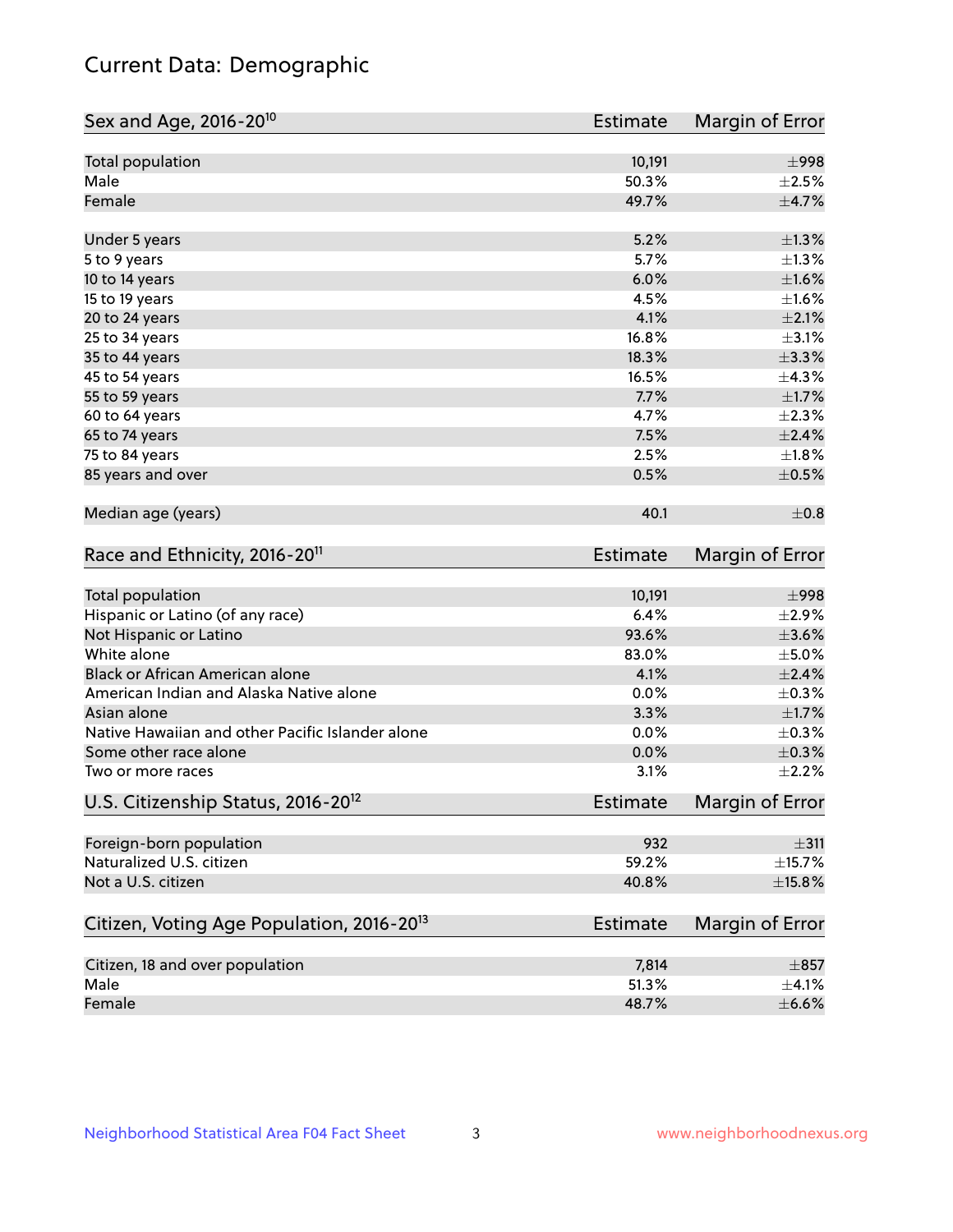# Current Data: Economic

| Income, 2016-20 <sup>14</sup>                                     | <b>Estimate</b> | Margin of Error  |
|-------------------------------------------------------------------|-----------------|------------------|
| All households                                                    | 4,412           | $\pm$ 508        |
| Less than \$10,000                                                | 3.0%            | $\pm$ 3.7%       |
| \$10,000 to \$14,999                                              | 3.9%            | ±4.8%            |
| \$15,000 to \$24,999                                              | 4.8%            | $\pm$ 6.0%       |
| \$25,000 to \$34,999                                              | 3.0%            | $\pm 2.3\%$      |
|                                                                   |                 |                  |
| \$35,000 to \$49,999                                              | 3.4%            | $\pm 2.2\%$      |
| \$50,000 to \$74,999                                              | 11.3%           | $\pm 4.0\%$      |
| \$75,000 to \$99,999                                              | 7.1%            | $\pm 2.6\%$      |
| \$100,000 to \$149,999                                            | 18.9%           | $\pm$ 5.9%       |
| \$150,000 to \$199,999                                            | 10.8%           | $\pm$ 3.2%       |
| \$200,000 or more                                                 | 33.9%           | $\pm1.6\%$       |
| Median household income (dollars)                                 | \$131,735       | $\pm$ 9,537      |
| Mean household income (dollars)                                   | \$205,163       | ±12,211          |
| Households with earnings                                          | 87.6%           | ±13.7%           |
| Mean earnings (dollars)                                           | \$202,305       | ±16,287          |
| Households with Social Security                                   | 18.4%           | $\pm$ 6.1%       |
| Mean Social Security income (dollars)                             | \$20,989        | ±8,930           |
| Households with retirement income                                 | 15.5%           | $\pm$ 7.1%       |
| Mean retirement income (dollars)                                  | \$45,119        | ±13,867          |
| Households with Supplemental Security Income                      | 2.9%            | $\pm$ 3.9%       |
| Mean Supplemental Security Income (dollars)                       | \$2,876         | ±1,904           |
| Households with cash public assistance income                     | 0.1%            | $\pm$ 0.7%       |
| Mean cash public assistance income (dollars)                      | \$0             | $\pm 0$          |
| Households with Food Stamp/SNAP benefits in the past 12<br>months | 2.4%            | $\pm 3.5\%$      |
| Family households                                                 | 2,254           | $\pm 287$        |
| Less than \$10,000                                                | 0.5%            | $\pm 1.3\%$      |
| \$10,000 to \$14,999                                              | 0.0%            | $\pm 1.3\%$      |
| \$15,000 to \$24,999                                              | 1.2%            | $\pm 2.0\%$      |
| \$25,000 to \$34,999                                              | 1.2%            | $\pm 2.2\%$      |
| \$35,000 to \$49,999                                              | 1.5%            | $\pm 2.0\%$      |
| \$50,000 to \$74,999                                              | 4.8%            | $\pm$ 3.3%       |
| \$75,000 to \$99,999                                              | 4.0%            | $\pm 2.6\%$      |
| \$100,000 to \$149,999                                            | 21.8%           |                  |
|                                                                   |                 | ±10.4%           |
| \$150,000 to \$199,999                                            | 12.1%           | $\pm$ 3.9%       |
| \$200,000 or more                                                 | 52.8%           | $\pm$ 3.4%<br>t. |
| Median family income (dollars)                                    | t               |                  |
| Mean family income (dollars)                                      | \$292,021       | ±36,139          |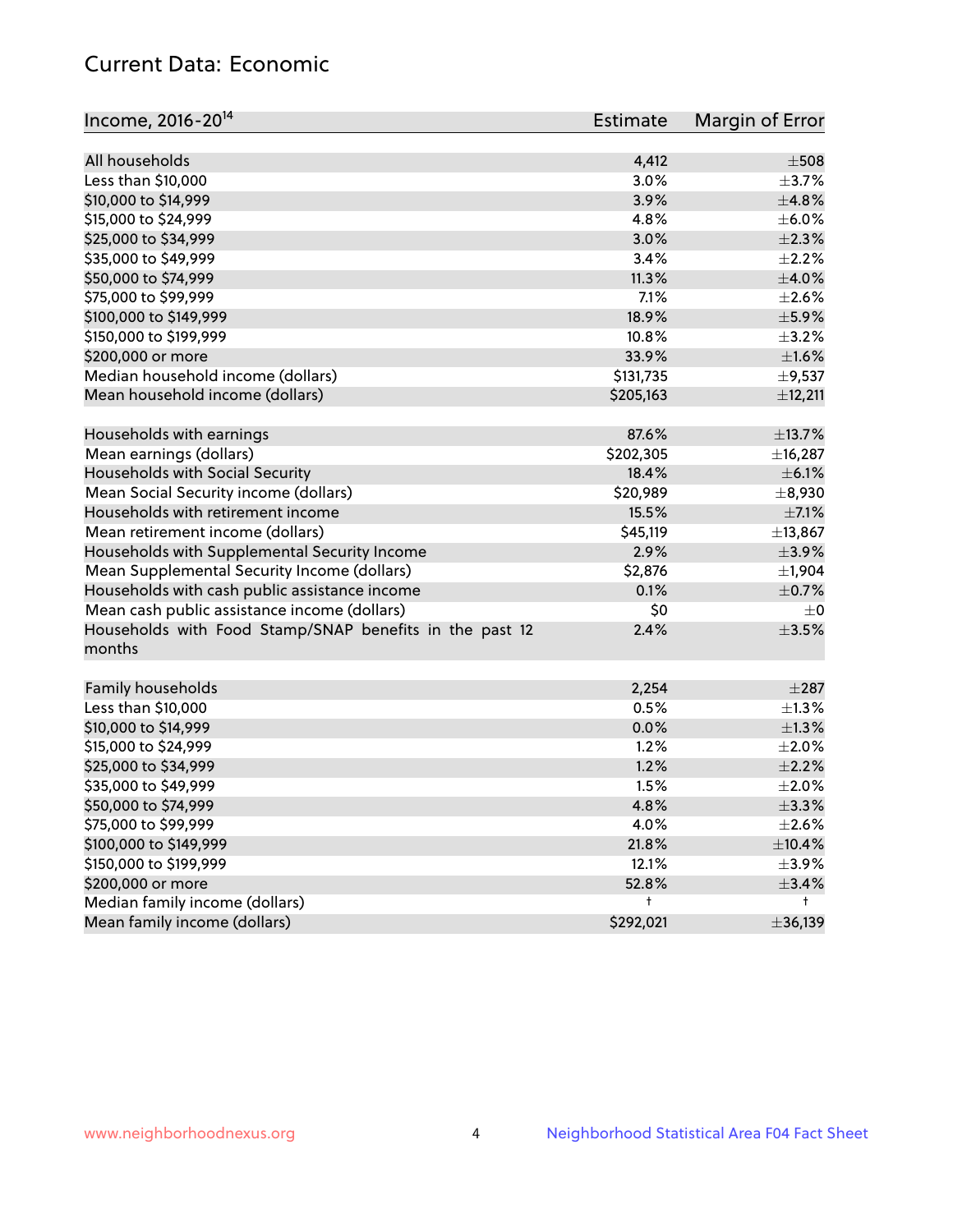# Current Data: Economic, continued...

| Income, 2016-20, continued <sup>15</sup>                                                   | <b>Estimate</b> | <b>Margin of Error</b> |
|--------------------------------------------------------------------------------------------|-----------------|------------------------|
|                                                                                            |                 |                        |
| Nonfamily households                                                                       | 2,158           | $\pm$ 454              |
| Median nonfamily income (dollars)                                                          | \$72,340        | $\pm$ 7,184            |
| Mean nonfamily income (dollars)                                                            | \$112,441       | ±8,578                 |
| Median earnings for workers (dollars)                                                      | \$75,551        | ±5,535                 |
| Median earnings for male full-time, year-round workers<br>(dollars)                        | $^{\dagger}$    | $^+$                   |
| Median earnings for female full-time, year-round workers<br>(dollars)                      | \$81,439        | ±8,055                 |
| Per capita income (dollars)                                                                | \$90,300        | $\pm$ 7,536            |
| Families Below Poverty Level, 2016-20 <sup>16</sup>                                        | <b>Estimate</b> | <b>Margin of Error</b> |
|                                                                                            |                 |                        |
| <b>All Families</b>                                                                        | 2,254           | $\pm 287$              |
| Percent below poverty                                                                      | 1.2%            | $\pm$ 1.4%             |
| Families with related children under 18 years                                              | 1,105           | $\pm$ 147              |
| Percent below poverty                                                                      | 1.0%            | $\pm$ 4.5%             |
| Families with related children under 5 years only                                          | 220             | $\pm 103$              |
| Percent below poverty                                                                      | 0.9%            | ±22.6%                 |
| Married couple families                                                                    | 1,981           | $\pm$ 199              |
| Percent below poverty                                                                      | 0.8%            | $\pm1.5\%$             |
| Married couple families with related children under 18 years                               | 993             | ±128                   |
| Percent below poverty                                                                      | $0.0\%$         | ±2.8%                  |
| Married couple families with related children under 5 years                                | 218             | $\pm$ 86               |
| Percent below poverty                                                                      | $0.0\%$         | ±12.8%                 |
|                                                                                            |                 |                        |
| Families with female householder, no spouse present                                        | 215             | $\pm 218$              |
| Percent below poverty                                                                      | 5.4%            | ±13.0%                 |
| Families with female householder, no spouse present with                                   | 79              | $+58$                  |
| related children under 18 years                                                            |                 |                        |
| Percent below poverty                                                                      | 14.5%           | ±36.5%                 |
| Families with female householder, no spouse present with<br>related children under 5 years | 2               | $\pm$ 41               |
| Percent below poverty                                                                      | 100.0%          | $^{\dagger}$           |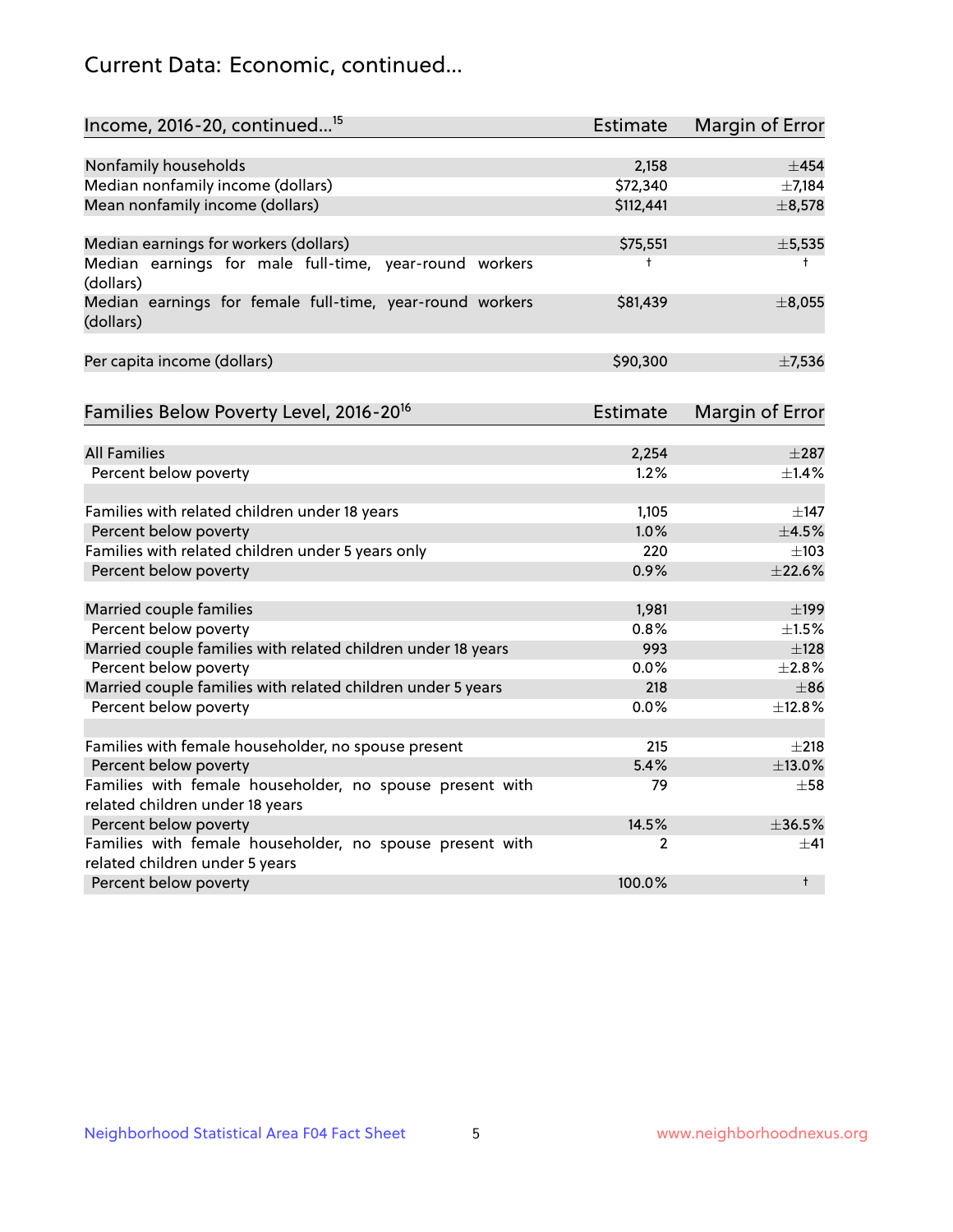# Current Data: Economic, continued...

| People Below Poverty Level, 2016-20 <sup>17</sup> | <b>Estimate</b> | Margin of Error |
|---------------------------------------------------|-----------------|-----------------|
|                                                   |                 |                 |
| Total population                                  | 10,125          | $\pm$ 998       |
| Percent below poverty                             | 7.0%            | $\pm$ 4.8%      |
| Population under 18 years                         | 2,054           | $\pm$ 310       |
| Percent below poverty                             | 0.6%            | $\pm$ 4.8%      |
| Population 18 years and over                      | 8,071           | $\pm$ 847       |
| Percent below poverty                             | 8.7%            | $\pm$ 6.0%      |
| Population 18 to 64 years                         | 7,033           | $\pm 789$       |
| Percent below poverty                             | 8.2%            | $\pm$ 6.5%      |
| Population 65 years and over                      | 1,039           | $\pm$ 308       |
| Percent below poverty                             | 11.7%           | $+16.7%$        |

| Poverty by Race/Ethnicity, 2016-20 <sup>18</sup> | <b>Estimate</b> | Margin of Error |
|--------------------------------------------------|-----------------|-----------------|
|                                                  |                 |                 |
| Non-Hispanic White population                    | 8,437           | ±971            |
| Percent below poverty                            | 6.6%            | $\pm$ 5.3%      |
| <b>Black population</b>                          | 445             | $\pm 261$       |
| Percent below poverty                            | 20.3%           | ±35.5%          |
| Asian population                                 | 347             | ±184            |
| Percent below poverty                            | 14.5%           | $\pm 20.1\%$    |
| Hispanic or Latino population                    | 655             | $\pm$ 299       |
| Percent below poverty                            | 1.6%            | $\pm$ 3.2%      |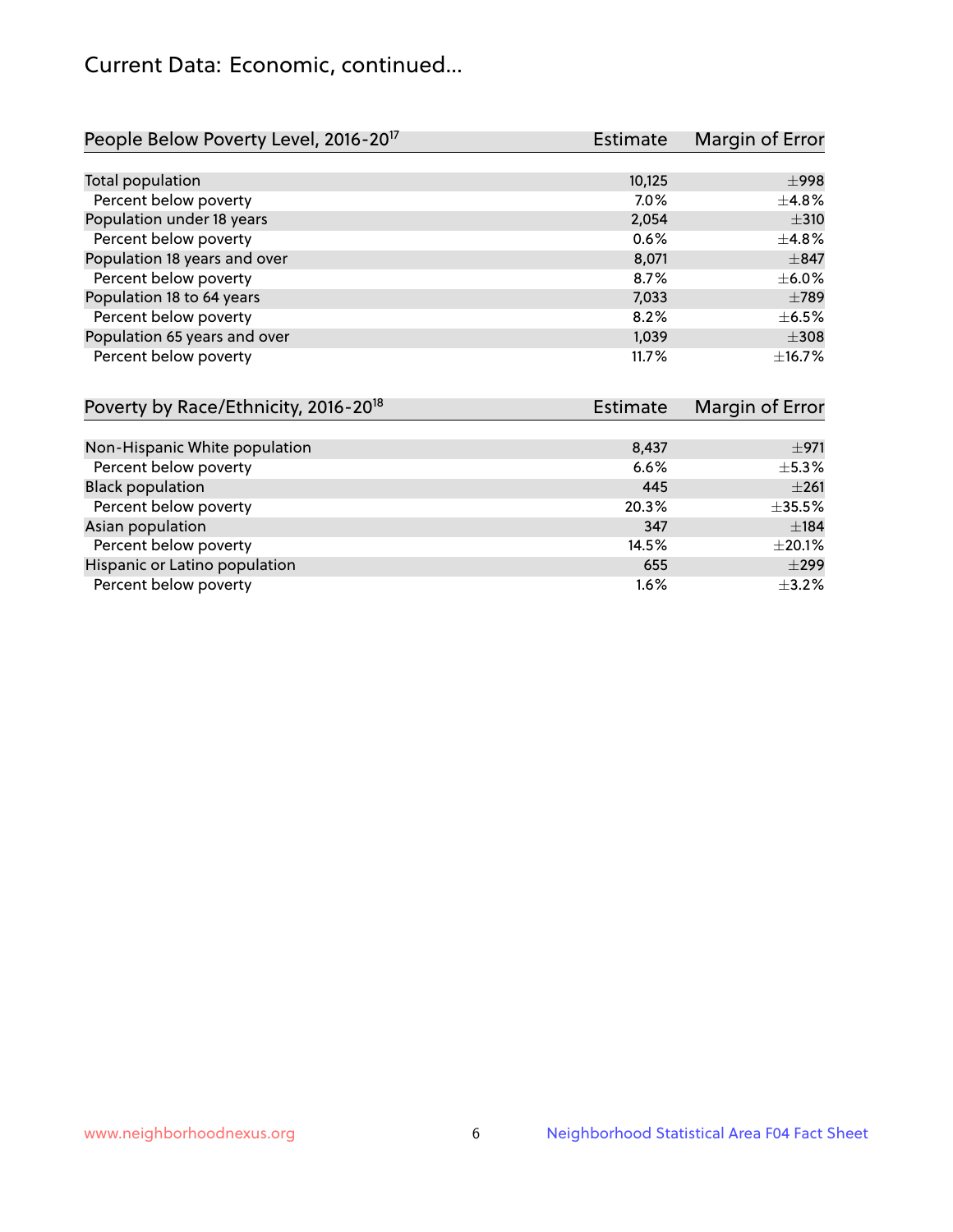# Current Data: Employment

| Employment Status, 2016-20 <sup>19</sup>                                    | <b>Estimate</b> | Margin of Error |
|-----------------------------------------------------------------------------|-----------------|-----------------|
|                                                                             |                 |                 |
| Population 16 years and over                                                | 8,297           | $\pm$ 939       |
| In labor force                                                              | 73.6%           | ±10.7%          |
| Civilian labor force                                                        | 73.6%           | ±10.7%          |
| Employed                                                                    | 70.3%           | ±10.1%          |
| Unemployed                                                                  | 3.3%            | $\pm 2.8\%$     |
| <b>Armed Forces</b>                                                         | 0.0%            | $\pm 1.5\%$     |
| Not in labor force                                                          | 26.4%           | ±7.3%           |
|                                                                             |                 |                 |
| Civilian labor force                                                        | 6,108           | $\pm 555$       |
| <b>Unemployment Rate</b>                                                    | 4.5%            | ±3.8%           |
| Females 16 years and over                                                   | 4,054           | $\pm 643$       |
| In labor force                                                              | 68.9%           | ±14.7%          |
| Civilian labor force                                                        | 68.9%           | ±14.7%          |
| Employed                                                                    | 65.5%           | ±13.5%          |
|                                                                             |                 |                 |
| Own children of the householder under 6 years                               | 717             | $\pm 163$       |
| All parents in family in labor force                                        | 79.2%           | ±11.3%          |
| Own children of the householder 6 to 17 years                               | 1,293           | $\pm 267$       |
| All parents in family in labor force                                        | 71.1%           | ±14.5%          |
|                                                                             |                 |                 |
| Industry, 2016-20 <sup>20</sup>                                             | <b>Estimate</b> | Margin of Error |
|                                                                             |                 |                 |
| Civilian employed population 16 years and over                              | 5,831           | $\pm$ 515       |
| Agriculture, forestry, fishing and hunting, and mining                      | 0.1%            | $\pm$ 0.6%      |
| Construction                                                                | 0.6%            | $\pm$ 0.9%      |
| Manufacturing                                                               | 7.6%            | $\pm 2.4\%$     |
| Wholesale trade                                                             | 3.5%            | $\pm 1.5\%$     |
| Retail trade                                                                | 5.7%            | $\pm 2.5\%$     |
| Transportation and warehousing, and utilities                               | 3.7%            | $\pm 2.0\%$     |
| Information                                                                 | 3.8%            | $\pm1.6\%$      |
| Finance and insurance, and real estate and rental and leasing               | 9.2%            | $\pm 2.6\%$     |
| Professional, scientific, and management, and administrative                | 29.6%           | $\pm$ 4.1%      |
| and waste management services                                               |                 |                 |
| Educational services, and health care and social assistance                 | 21.3%           | $\pm$ 4.0%      |
| Arts, entertainment, and recreation, and accommodation and<br>food services | 7.8%            | $\pm 2.6\%$     |
| Other services, except public administration                                | 4.3%            | $\pm 2.2\%$     |
| Public administration                                                       | 3.0%            | $\pm$ 1.7%      |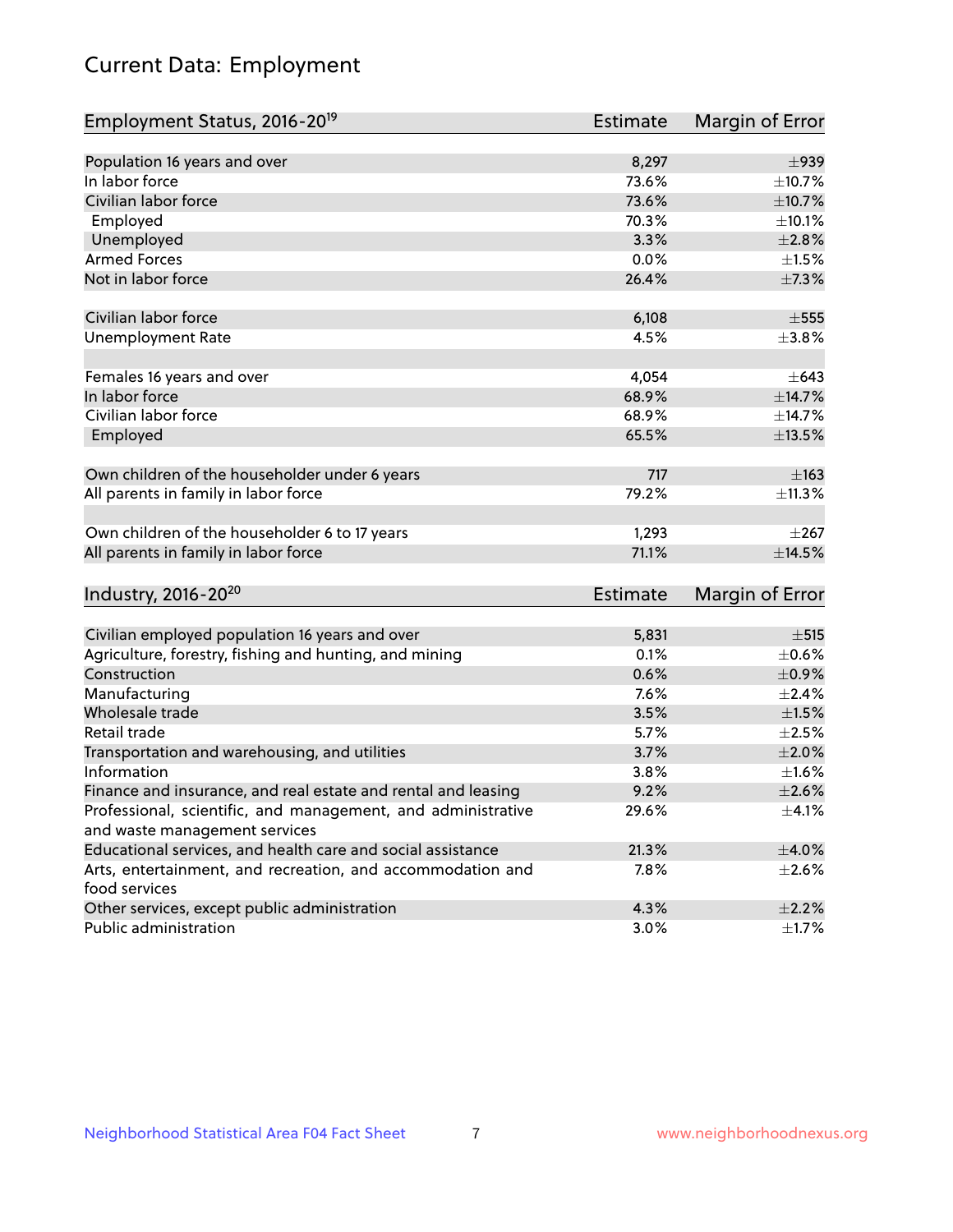# Current Data: Employment, continued...

| Occupation, 2016-20 <sup>21</sup>                                                                       | <b>Estimate</b> | Margin of Error |
|---------------------------------------------------------------------------------------------------------|-----------------|-----------------|
| Civilian employed population 16 years and over                                                          | 5,831           | $\pm$ 515       |
| Management, business, science, and arts occupations                                                     | 75.6%           | $\pm 2.1\%$     |
| Service occupations                                                                                     | 5.4%            | $\pm 2.6\%$     |
| Sales and office occupations                                                                            | 15.5%           | $\pm$ 3.9%      |
| Natural resources, construction, and maintenance occupations                                            | 0.8%            | $\pm$ 0.9%      |
| Production, transportation, and material moving occupations                                             | 2.8%            | $\pm 1.6\%$     |
| Class of Worker, 2016-20 <sup>22</sup>                                                                  | <b>Estimate</b> | Margin of Error |
| Civilian employed population 16 years and over                                                          | 5,831           | $\pm$ 515       |
| Private wage and salary workers                                                                         | 85.0%           | $\pm 1.6\%$     |
| Government workers                                                                                      | 9.0%            | $\pm 2.6\%$     |
| Self-employed in own not incorporated business workers                                                  | 5.6%            | ±1.9%           |
| Unpaid family workers                                                                                   | 0.3%            | $\pm$ 0.7%      |
|                                                                                                         |                 | 2019            |
| Job Flows, 2019 <sup>23</sup>                                                                           |                 |                 |
| Total Jobs in Neighborhood Statistical Area                                                             |                 | 3,499           |
| Held by residents of Neighborhood Statistical Area                                                      |                 | 3.0%            |
| Held by non-residents of Neighborhood Statistical Area                                                  |                 | 97.0%           |
| Jobs by Industry Sector, 2019 <sup>24</sup>                                                             |                 | 2019            |
| Total Jobs in Neighborhood Statistical Area                                                             |                 | 3,499           |
| <b>Goods Producing sectors</b>                                                                          |                 | 12.3%           |
| Trade, Transportation, and Utilities sectors                                                            |                 | 15.6%           |
| All Other Services sectors                                                                              |                 | 72.1%           |
| Total Jobs in Neighborhood Statistical<br>held<br>by<br>Area<br>Neighborhood Statistical Area residents |                 | 106             |
| <b>Goods Producing sectors</b>                                                                          |                 | 8.5%            |
| Trade, Transportation, and Utilities sectors                                                            |                 | 15.1%           |
| All Other Services sectors                                                                              |                 | 76.4%           |
| Jobs by Earnings, 2019 <sup>25</sup>                                                                    |                 | 2019            |
| Total Jobs in Neighborhood Statistical Area                                                             |                 | 3,499           |
| Jobs with earnings \$1250/month or less                                                                 |                 | 24.8%           |
| Jobs with earnings \$1251/month to \$3333/month                                                         |                 | 34.8%           |
| Jobs with earnings greater than \$3333/month                                                            |                 | 40.4%           |
| Neighborhood Statistical<br>Jobs<br>in<br>held<br>by<br>Total<br>Area                                   |                 | 106             |
| Neighborhood Statistical Area residents                                                                 |                 |                 |
| Jobs with earnings \$1250/month or less                                                                 |                 | 16.0%           |
| Jobs with earnings \$1251/month to \$3333/month                                                         |                 | 25.5%           |
| Jobs with earnings greater than \$3333/month                                                            |                 | 58.5%           |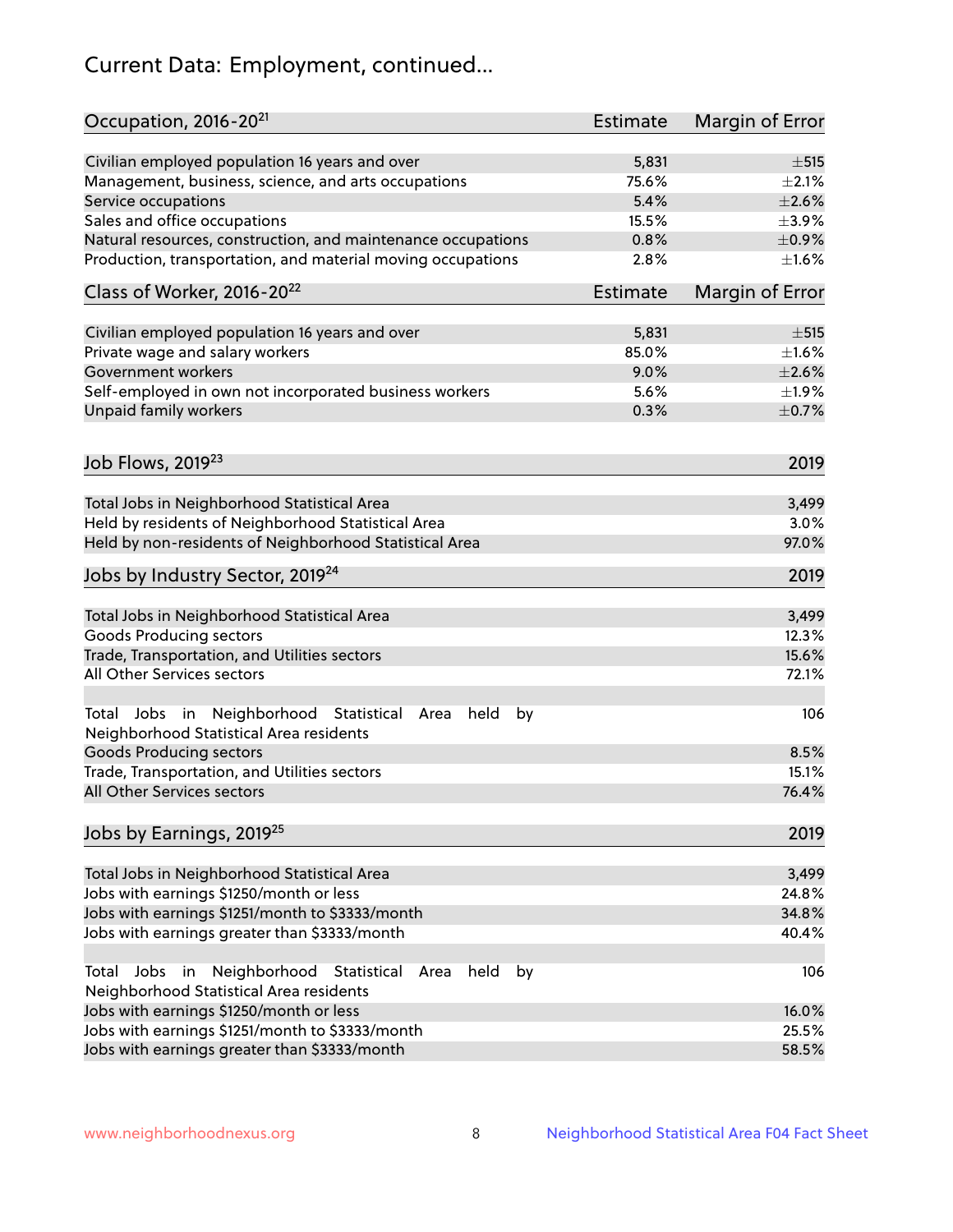# Current Data: Employment, continued...

| Jobs by Age of Worker, 2019 <sup>26</sup>                                                      | 2019  |
|------------------------------------------------------------------------------------------------|-------|
|                                                                                                |       |
| Total Jobs in Neighborhood Statistical Area                                                    | 3,499 |
| Jobs with workers age 29 or younger                                                            | 24.3% |
| Jobs with workers age 30 to 54                                                                 | 55.5% |
| Jobs with workers age 55 or older                                                              | 20.2% |
|                                                                                                |       |
| Total Jobs in Neighborhood Statistical Area held by<br>Neighborhood Statistical Area residents | 106   |
|                                                                                                |       |
| Jobs with workers age 29 or younger                                                            | 8.5%  |
| Jobs with workers age 30 to 54                                                                 | 61.3% |
| Jobs with workers age 55 or older                                                              | 30.2% |

### Current Data: Education

| School Enrollment, 2016-20 <sup>27</sup>       | <b>Estimate</b> | Margin of Error |
|------------------------------------------------|-----------------|-----------------|
|                                                |                 |                 |
| Population 3 years and over enrolled in school | 2,387           | $\pm 361$       |
| Nursery school, preschool                      | 11.7%           | $+4.2%$         |
| Kindergarten                                   | 9.3%            | $\pm$ 3.5%      |
| Elementary school (grades 1-8)                 | 37.1%           | $\pm$ 6.7%      |
| High school (grades 9-12)                      | 20.0%           | $\pm$ 6.0%      |
| College or graduate school                     | 22.0%           | $\pm$ 8.4%      |

| Educational Attainment, 2016-20 <sup>28</sup> | <b>Estimate</b> | Margin of Error |
|-----------------------------------------------|-----------------|-----------------|
|                                               |                 |                 |
| Population 25 years and over                  | 7,583           | $\pm$ 909       |
| Less than 9th grade                           | 0.4%            | $\pm 1.1\%$     |
| 9th to 12th grade, no diploma                 | 1.9%            | $\pm 1.3\%$     |
| High school graduate (includes equivalency)   | 4.8%            | $\pm 1.9\%$     |
| Some college, no degree                       | 9.6%            | $\pm$ 4.2%      |
| Associate's degree                            | 3.6%            | $\pm 2.5\%$     |
| Bachelor's degree                             | 39.7%           | $\pm$ 6.3%      |
| Graduate or professional degree               | 40.1%           | $\pm 2.7\%$     |
|                                               |                 |                 |
| Percent high school graduate or higher        | 97.7%           | $\pm$ 16.1%     |
| Percent bachelor's degree or higher           | 79.8%           | $\pm$ 1.3%      |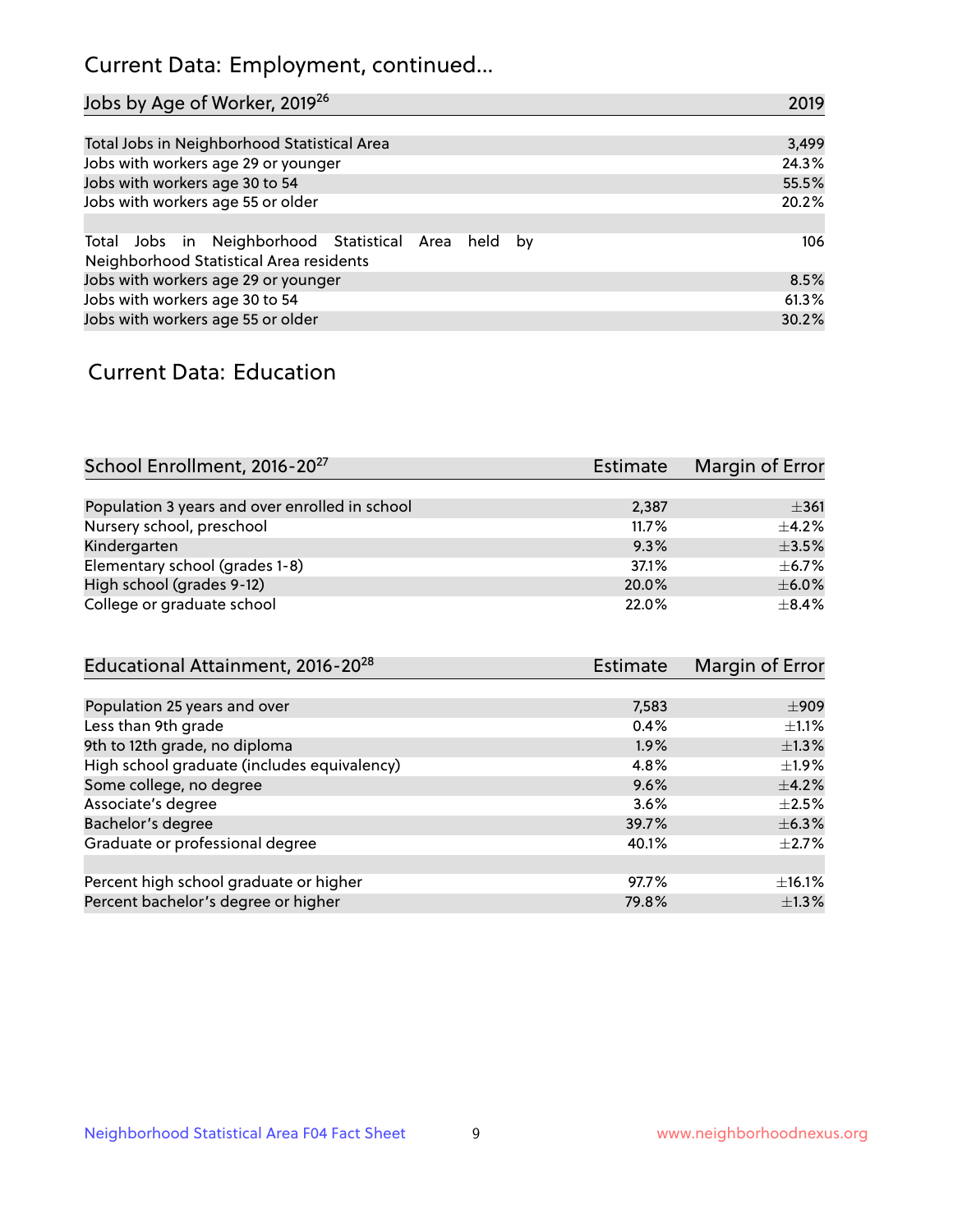# Current Data: Housing

| Households by Type, 2016-20 <sup>29</sup>            | <b>Estimate</b> | Margin of Error |
|------------------------------------------------------|-----------------|-----------------|
|                                                      |                 |                 |
| Total households                                     | 4,412           | $\pm$ 508       |
| Family households (families)                         | 51.1%           | ±2.8%           |
| With own children under 18 years                     | 24.4%           | $\pm 1.3\%$     |
| Married-couple family                                | 44.9%           | ±6.8%           |
| With own children of the householder under 18 years  | 22.2%           | $\pm1.0\%$      |
| Male householder, no spouse present, family          | 1.3%            | $\pm 1.1\%$     |
| With own children of the householder under 18 years  | 0.7%            | $\pm 0.8\%$     |
| Female householder, no spouse present, family        | 4.9%            | ±4.9%           |
| With own children of the householder under 18 years  | 1.5%            | $\pm 1.1\%$     |
| Nonfamily households                                 | 48.9%           | $\pm$ 8.6%      |
| Householder living alone                             | 33.3%           | $\pm$ 8.3%      |
| 65 years and over                                    | $7.9\%$         | $\pm$ 4.1%      |
| Households with one or more people under 18 years    | 25.0%           | $\pm$ 4.0%      |
| Households with one or more people 65 years and over | 18.7%           | $\pm$ 5.9%      |
|                                                      |                 |                 |
| Average household size                               | 2.29            | $\pm$ 0.35      |
| Average family size                                  | 3.00            | $\pm$ 0.50      |
| Housing Occupancy, 2016-20 <sup>30</sup>             | <b>Estimate</b> | Margin of Error |
| Total housing units                                  | 4,715           | ±510            |
| Occupied housing units                               | 93.6%           | $\pm$ 3.7%      |
| Vacant housing units                                 | 6.4%            | $\pm$ 3.5%      |
|                                                      |                 |                 |
| Homeowner vacancy rate                               | 0.5             | $\pm$ 0.9       |
| Rental vacancy rate                                  | 6.6             | $\pm$ 7.2       |
| Units in Structure, 2016-20 <sup>31</sup>            | Estimate        | Margin of Error |
| Total housing units                                  | 4,715           | $\pm 510$       |
| 1-unit, detached                                     | 61.1%           | $\pm$ 4.0%      |
| 1-unit, attached                                     | 4.8%            | ±1.9%           |
| 2 units                                              | 2.0%            | $\pm$ 1.4%      |
| 3 or 4 units                                         | 5.9%            | $\pm$ 5.9%      |
|                                                      | 2.8%            | $\pm 1.9\%$     |
| 5 to 9 units                                         | 5.4%            | $\pm$ 3.4%      |
| 10 to 19 units                                       |                 | $\pm$ 5.2%      |
| 20 or more units                                     | 18.1%           |                 |
| Mobile home                                          | 0.0%            | $\pm$ 0.6%      |
| Boat, RV, van, etc.                                  | $0.0\%$         | $\pm$ 0.6%      |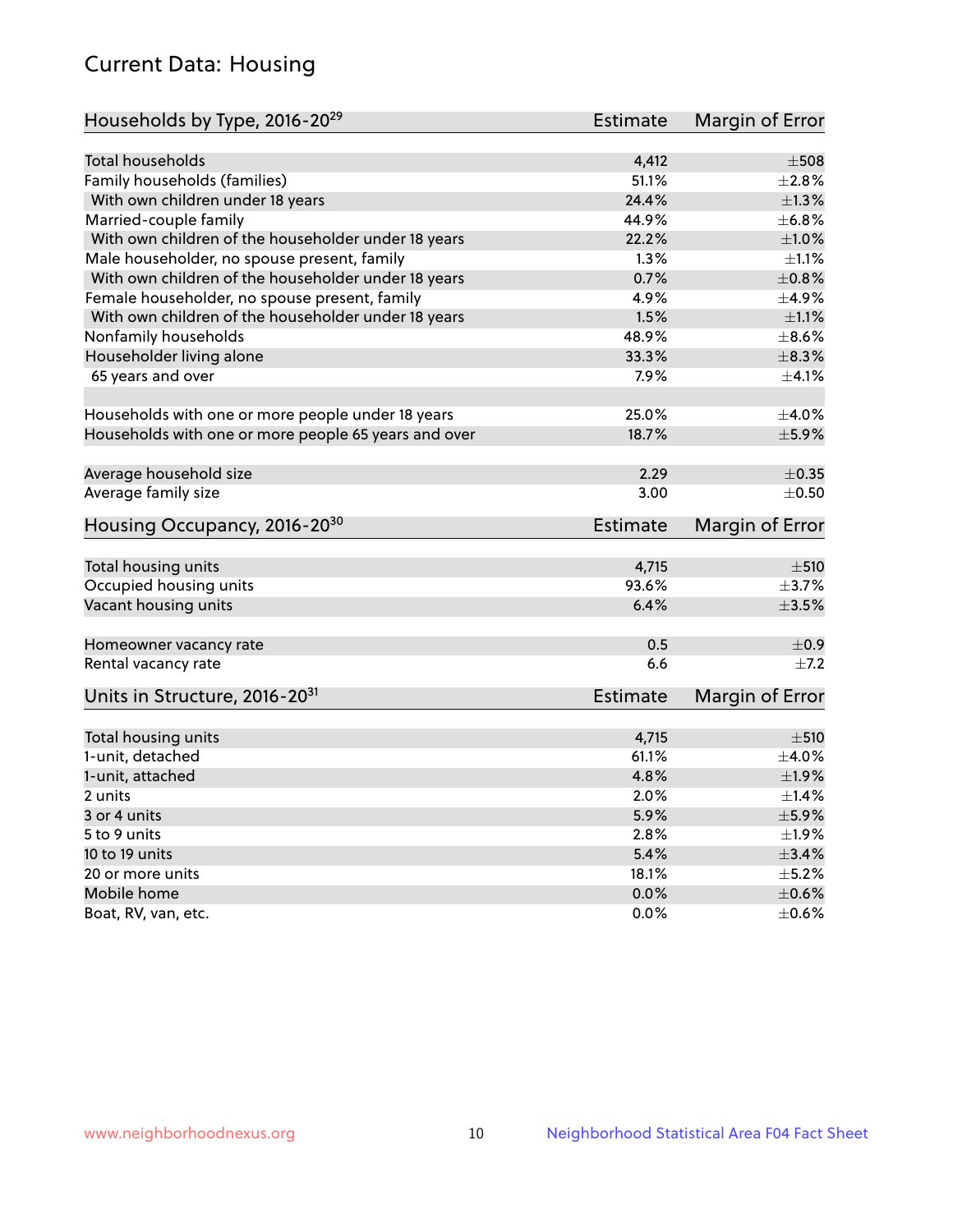# Current Data: Housing, continued...

| Year Structure Built, 2016-20 <sup>32</sup>    | <b>Estimate</b> | <b>Margin of Error</b> |
|------------------------------------------------|-----------------|------------------------|
| Total housing units                            | 4,715           | ±510                   |
| Built 2014 or later                            | 5.3%            | $\pm 2.4\%$            |
| Built 2010 to 2013                             | 1.4%            | $\pm 1.2\%$            |
| Built 2000 to 2009                             | 10.7%           | $\pm 3.5\%$            |
| Built 1990 to 1999                             | 7.1%            | $\pm$ 3.8%             |
| Built 1980 to 1989                             | 8.2%            | $\pm 4.0\%$            |
| Built 1970 to 1979                             | 6.7%            | $\pm 2.2\%$            |
| Built 1960 to 1969                             | 3.6%            | ±2.1%                  |
| Built 1950 to 1959                             | 7.9%            | $\pm 2.5\%$            |
| Built 1940 to 1949                             | 11.4%           | $\pm$ 5.9%             |
| Built 1939 or earlier                          | 37.6%           | $\pm$ 6.5%             |
| Housing Tenure, 2016-2033                      | <b>Estimate</b> | Margin of Error        |
| Occupied housing units                         | 4,412           | $\pm$ 508              |
| Owner-occupied                                 | 67.6%           | $\pm$ 4.5%             |
| Renter-occupied                                | 32.4%           | $\pm$ 7.7%             |
| Average household size of owner-occupied unit  | 2.45            | $\pm$ 0.45             |
| Average household size of renter-occupied unit | 1.96            | $\pm$ 0.69             |
| Residence 1 Year Ago, 2016-20 <sup>34</sup>    | <b>Estimate</b> | <b>Margin of Error</b> |
| Population 1 year and over                     | 10,063          | $\pm$ 996              |
| Same house                                     | 84.2%           | $\pm$ 5.0%             |
| Different house in the U.S.                    | 14.8%           | $\pm$ 3.7%             |
| Same county                                    | 5.4%            | $\pm$ 1.9%             |
| Different county                               | 9.4%            | $\pm$ 3.4%             |
| Same state                                     | 4.4%            | $\pm 2.4\%$            |
| Different state                                | 5.0%            | $\pm 2.4\%$            |
| Abroad                                         | 1.0%            | $\pm$ 0.8%             |
| Value of Housing Unit, 2016-20 <sup>35</sup>   | <b>Estimate</b> | Margin of Error        |
| Owner-occupied units                           | 2,982           | $\pm$ 397              |
| Less than \$50,000                             | 1.0%            | $\pm 2.7\%$            |
| \$50,000 to \$99,999                           | 0.2%            | $\pm 2.1\%$            |
| \$100,000 to \$149,999                         | 3.2%            | $\pm$ 3.1%             |
| \$150,000 to \$199,999                         | 2.3%            | $\pm 2.1\%$            |
| \$200,000 to \$299,999                         | 5.7%            | ±3.4%                  |
| \$300,000 to \$499,999                         | 12.8%           | $\pm$ 4.5%             |
| \$500,000 to \$999,999                         | 55.1%           | ±10.3%                 |
| \$1,000,000 or more                            | 19.6%           | $\pm$ 4.2%             |
| Mortgage Status, 2016-20 <sup>36</sup>         | <b>Estimate</b> | Margin of Error        |
| Owner-occupied units                           | 2,982           | $\pm$ 397              |
| Housing units with a mortgage                  | 75.6%           | ±5.8%                  |

Neighborhood Statistical Area F04 Fact Sheet 11 11 www.neighborhoodnexus.org

Housing units without a mortgage  $\pm 7.6\%$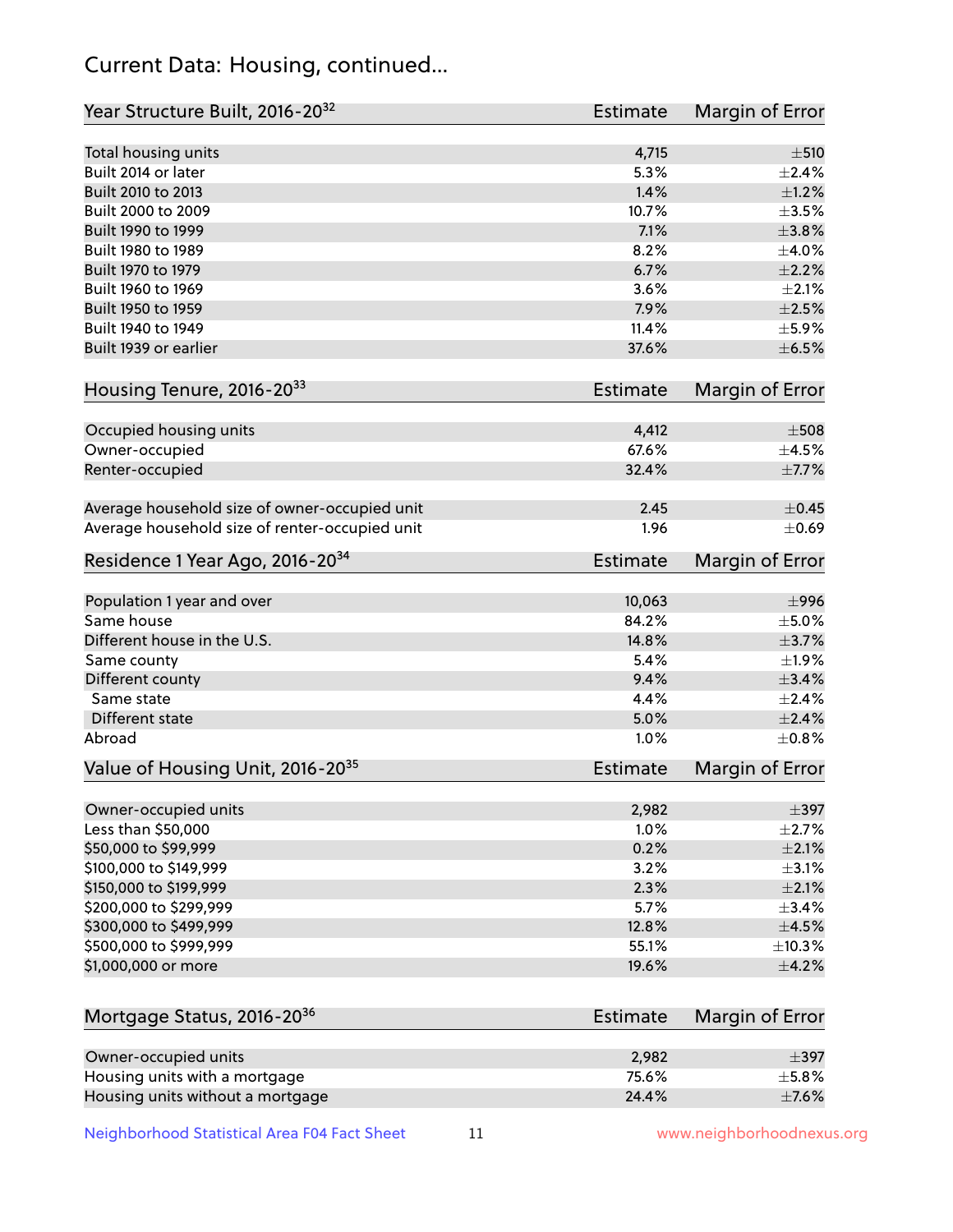# Current Data: Housing, continued...

| Selected Monthly Owner Costs, 2016-20 <sup>37</sup> | <b>Estimate</b> | Margin of Error |
|-----------------------------------------------------|-----------------|-----------------|
|                                                     |                 |                 |
| Housing units with a mortgage                       | 2,255           | $\pm$ 346       |
| Less than \$300                                     | 0.0%            | $\pm 1.8\%$     |
| \$300 to \$499                                      | 0.3%            | $\pm1.7\%$      |
| \$500 to \$999                                      | 2.8%            | ±3.4%           |
| \$1,000 to \$1,499                                  | 8.6%            | ±4.4%           |
| \$1,500 to \$1,999                                  | 5.6%            | $\pm$ 3.5%      |
| \$2,000 to \$2,999                                  | 23.1%           | $\pm$ 6.9%      |
| \$3,000 or more                                     | 59.6%           | $\pm$ 9.6%      |
|                                                     |                 |                 |
| Median (dollars)                                    | \$3,388         | ±161            |
|                                                     |                 |                 |
| Housing units without a mortgage                    | 728             | $\pm 246$       |
| Less than \$150                                     | 1.2%            | $\pm$ 5.7%      |
| \$150 to \$249                                      | 0.0%            | $\pm$ 5.4%      |
| \$250 to \$349                                      | 0.6%            | $\pm$ 5.7%      |
| \$350 to \$499                                      | 2.4%            | $\pm$ 5.5%      |
| \$500 to \$699                                      | 14.6%           | $\pm$ 8.1%      |
| \$700 or more                                       | 81.2%           | $\pm 20.8\%$    |
|                                                     |                 |                 |
| Median (dollars)                                    | \$1,219         | $\pm 40$        |

| Selected Monthly Owner Costs as a Percentage of | <b>Estimate</b> | Margin of Error |
|-------------------------------------------------|-----------------|-----------------|
| Household Income, 2016-20 <sup>38</sup>         |                 |                 |
|                                                 |                 |                 |
| Housing units with a mortgage <sup>39</sup>     | 2,252           | $\pm$ 371       |
| Less than 20.0 percent                          | 50.4%           | $\pm$ 4.6%      |
| 20.0 to 24.9 percent                            | 13.1%           | $\pm$ 4.1%      |
| 25.0 to 29.9 percent                            | 10.2%           | $\pm$ 5.2%      |
| 30.0 to 34.9 percent                            | 4.4%            | $\pm 2.8\%$     |
| 35.0 percent or more                            | 21.8%           | $\pm$ 10.4%     |
|                                                 |                 |                 |
| Housing units without a mortgage <sup>40</sup>  | 728             | $\pm 258$       |
| Less than 10.0 percent                          | 46.9%           | $\pm 21.5\%$    |
| 10.0 to 14.9 percent                            | 26.1%           | $\pm 28.4\%$    |
| 15.0 to 19.9 percent                            | 7.5%            | $\pm$ 5.9%      |
| 20.0 to 24.9 percent                            | 3.4%            | $\pm$ 4.2%      |
| 25.0 to 29.9 percent                            | 2.5%            | $\pm$ 3.9%      |
| 30.0 to 34.9 percent                            | $1.3\%$         | $\pm 3.8\%$     |
| 35.0 percent or more                            | 12.2%           | $\pm$ 8.3%      |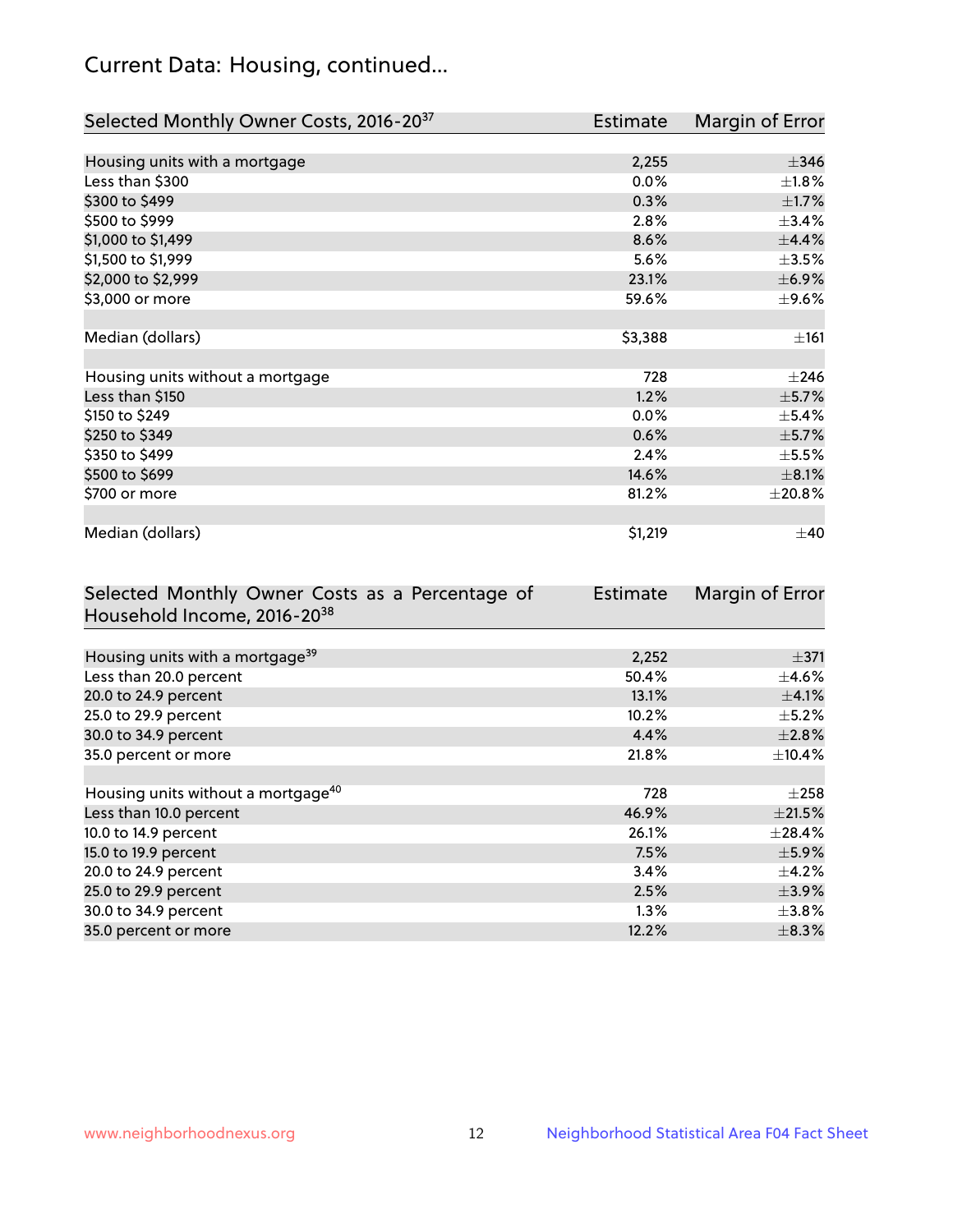# Current Data: Housing, continued...

| Gross Rent, 2016-20 <sup>41</sup>               | Estimate        | Margin of Error |
|-------------------------------------------------|-----------------|-----------------|
|                                                 |                 |                 |
| Occupied units paying rent                      | 1,423           | $\pm$ 379       |
| Less than \$200                                 | 0.0%            | ±3.4%           |
| \$200 to \$499                                  | 5.9%            | ±11.8%          |
| \$500 to \$749                                  | 0.3%            | ±4.3%           |
| \$750 to \$999                                  | 3.0%            | $\pm$ 4.1%      |
| \$1,000 to \$1,499                              | 37.2%           | $\pm$ 19.5%     |
| \$1,500 to \$1,999                              | 29.3%           | $\pm$ 6.2%      |
| \$2,000 or more                                 | 24.2%           | $\pm$ 5.9%      |
| Median (dollars)                                | \$1,560         | $\pm$ 99        |
|                                                 |                 |                 |
| No rent paid                                    | $\overline{7}$  | $\pm$ 32        |
|                                                 |                 |                 |
| Gross Rent as a Percentage of Household Income, | <b>Estimate</b> | Margin of Error |
| $2016 - 20^{42}$                                |                 |                 |
|                                                 |                 |                 |
| Occupied units paying rent <sup>43</sup>        | 1,399           | $\pm 407$       |
| Less than 15.0 percent                          | 12.4%           | $\pm$ 8.3%      |
| 15.0 to 19.9 percent                            | 26.8%           | $\pm$ 4.0%      |
| 20.0 to 24.9 percent                            | 18.6%           | $\pm$ 7.0%      |
| 25.0 to 29.9 percent                            | 13.2%           | ±11.9%          |
| 30.0 to 34.9 percent                            | 5.8%            | $\pm$ 5.9%      |
| 35.0 percent or more                            | 23.1%           | ±19.2%          |

# Current Data: Transportation

| Commuting to Work, 2016-20 <sup>44</sup>  | <b>Estimate</b> | Margin of Error |
|-------------------------------------------|-----------------|-----------------|
|                                           |                 |                 |
| Workers 16 years and over                 | 5,802           | $\pm$ 475       |
| Car, truck, or van - drove alone          | 77.0%           | $\pm 2.8\%$     |
| Car, truck, or van - carpooled            | 3.2%            | $\pm1.6\%$      |
| Public transportation (excluding taxicab) | 2.5%            | $\pm 1.7\%$     |
| Walked                                    | 0.9%            | $\pm$ 0.8%      |
| Other means                               | 2.7%            | $\pm$ 1.4%      |
| Worked at home                            | 13.6%           | $\pm$ 4.1%      |
|                                           |                 |                 |
| Mean travel time to work (minutes)        | 23.4            | ±1.5            |

| Access to a Vehicle, 2016-20 <sup>45</sup> | Estimate | Margin of Error |
|--------------------------------------------|----------|-----------------|
|                                            |          |                 |
| Occupied housing units                     | 4.412    | $\pm$ 508       |
| No vehicles available                      | 2.3%     | $\pm$ 3.6%      |
| 1 vehicle available                        | 37.1%    | $\pm$ 9.0%      |
| 2 vehicles available                       | 48.6%    | $+4.8%$         |
| 3 or more vehicles available               | 12.0%    | $+2.9%$         |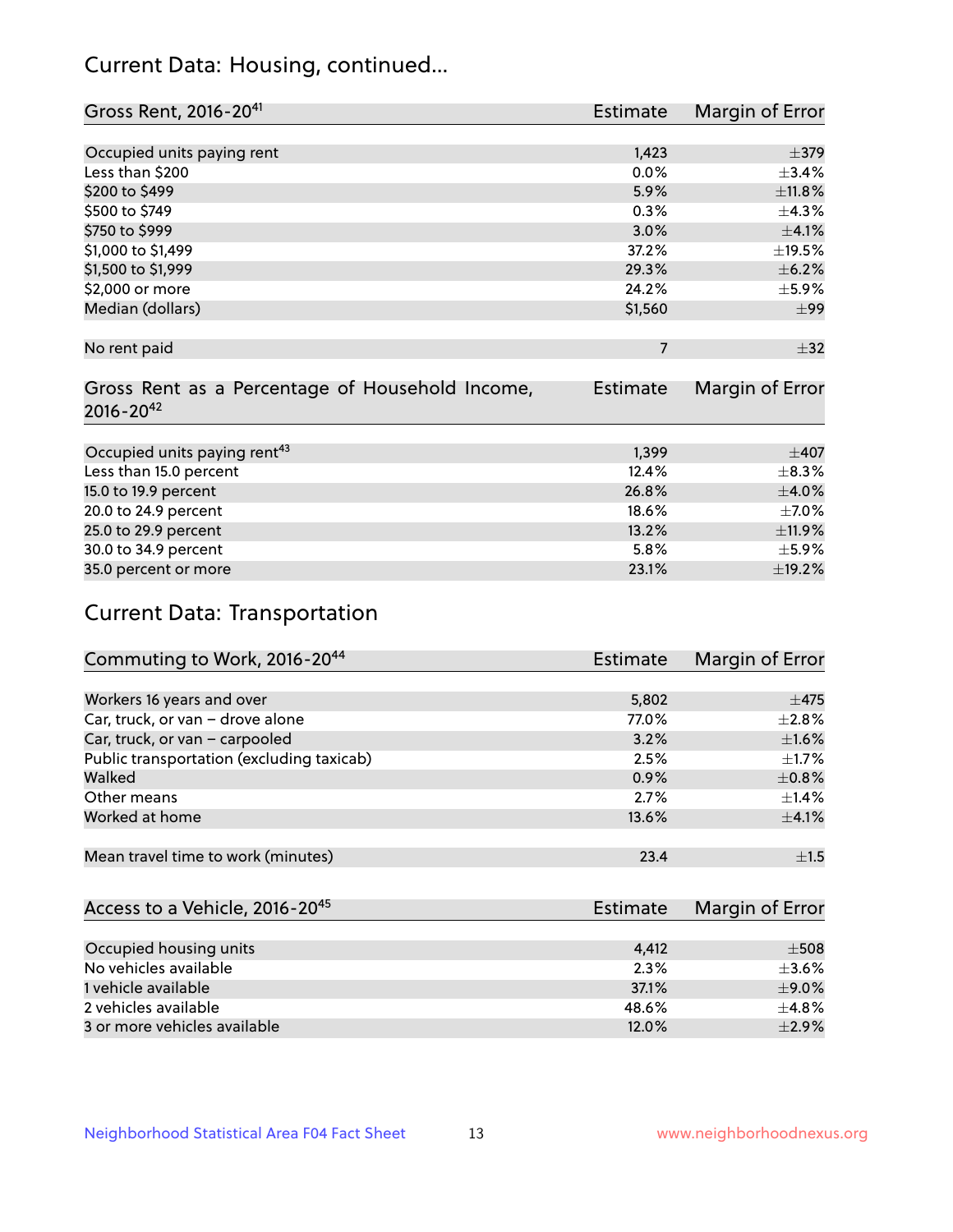# Current Data: Health

| Health Insurance coverage, 2016-2046                    | <b>Estimate</b> | Margin of Error |
|---------------------------------------------------------|-----------------|-----------------|
|                                                         |                 |                 |
| Civilian Noninstitutionalized Population                | 10,126          | $\pm$ 998       |
| With health insurance coverage                          | 91.8%           | $\pm$ 11.6%     |
| With private health insurance coverage                  | 84.3%           | $\pm 10.5\%$    |
| With public health coverage                             | 13.6%           | $\pm$ 3.5%      |
| No health insurance coverage                            | 8.2%            | $\pm$ 5.1%      |
| Civilian Noninstitutionalized Population Under 19 years | 2,177           | $\pm 2,177$     |
|                                                         | 2.8%            | $\pm 2.6\%$     |
| No health insurance coverage                            |                 |                 |
| Civilian Noninstitutionalized Population 19 to 64 years | 6,910           | $\pm 782$       |
| In labor force:                                         | 5,646           | $\pm 488$       |
| Employed:                                               | 5,377           | $\pm$ 448       |
| With health insurance coverage                          | 95.2%           | $\pm 3.1\%$     |
| With private health insurance coverage                  | 94.9%           | $\pm$ 3.1%      |
| With public coverage                                    | 0.7%            | $\pm$ 0.7%      |
| No health insurance coverage                            | 4.8%            | $\pm 2.5\%$     |
|                                                         |                 |                 |
| Unemployed:                                             | 269             | $\pm$ 448       |
| With health insurance coverage                          | 89.5%           | ±29.4%          |
| With private health insurance coverage                  | 80.0%           | $\pm$ 38.5%     |
| With public coverage                                    | 9.5%            | ±14.4%          |
| No health insurance coverage                            | 10.5%           | ±12.7%          |
|                                                         |                 |                 |
| Not in labor force:                                     | 1,264           | $\pm$ 582       |
| With health insurance coverage                          | 61.3%           | ±35.8%          |
| With private health insurance coverage                  | 54.2%           | $\pm$ 32.7%     |
| With public coverage                                    | 10.1%           | $\pm 3.6\%$     |
| No health insurance coverage                            | 38.7%           | ±34.7%          |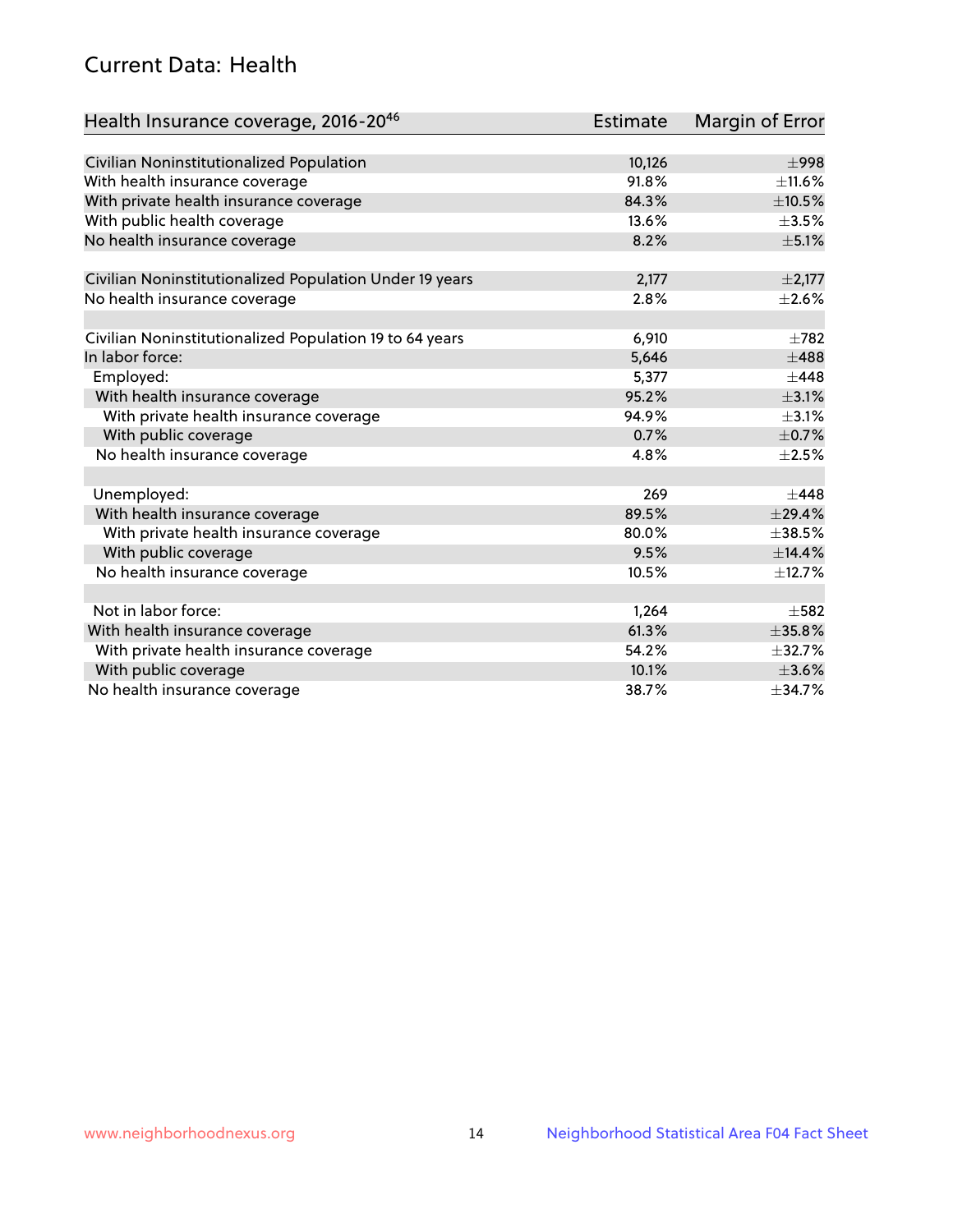#### Notes:

- 1. Source: U.S. Census Bureau, Decennial Census 2000, SF1 tables P8, P12; American Community Survey, tables B01001, B03002
- 2. This category includes Pacific Islanders, Native Americans and Alaska Natives, people who identify as some other race, and those who identify as bi/multi racial.
- 3. Source: U.S. Census Bureau, Decennial Census 2000, SF1 tables P15, P16, P18, P19; American Community Survey, tables B11001, B11005, B11003
- 4. Source: U.S. Census Bureau, Decennial Census 2000, SF3 table P37; American Community Survey, table B15002
- 5. Source: U.S. Census Bureau, Longitudinal Employer-Household Dynamics Residential Area Characteristics, Table JT01 (Primary Jobs); Workplace Area Characteristics, Table JT00 (All Jobs)
- 6. Source: U.S. Census Bureau, Decennial Census 2000, SF3 tables P52, P87; American Community Survey, tables B19001, B17001
- 7. Source: U.S. Census Bureau, Decennial Census 2000, SF1 tables H3, H4; American Community Survey, tables B25002, B25009
- 8. Source: U.S. Census Bureau, Decennial Census 2000, SF3 table H44; American Community Survey, tables B25044
- 9. Source: Atlanta Police Department, COBRA; U.S. Census Bureau, American Community Survey, table B01001
- 10. Source: U.S. Census Bureau, American Community Survey, table B01001
- 11. Source: U.S. Census Bureau, American Community Survey, table B03002
- 12. Source: U.S. Census Bureau, American Community Survey, table B05002
- 13. Source: U.S. Census Bureau, American Community Survey, table B05003
- 14. Source: U.S. Census Bureau, American Community Survey, tables B19001, B19025, B19051, B19061, B19055, B19065, B19059, B19069, B19056, B19066, B19057, B19067, B22001, B19101, B19127
- 15. Source: U.S. Census Bureau, American Community Survey, tables B19201, B19214, B20017, B19313
- 16. Source: U.S. Census Bureau, American Community Survey, table B17010
- 17. Source: U.S. Census Bureau, American Community Survey, tables B17001, B17006, B17021, B17007. Table totals may be lower than the total population, as they are based on the population for whom poverty status is determined.
- 18. Source: U.S. Census Bureau, American Community Survey, B17001H, B17001B, B17001D, B17001I. Table totals may be lower than the total population, as they are based on the population for whom poverty status is determined.
- 19. Source: U.S. Census Bureau, American Community Survey, tables B23001, B23008
- 20. Source: U.S. Census Bureau, American Community Survey, table C24030
- 21. Source: U.S. Census Bureau, American Community Survey, table C24010
- 22. Source: U.S. Census Bureau, American Community Survey, table B24080
- 23. Source: U.S. Census Bureau, Longitudinal Employer-Household Dynamics Origin-Destination Data, Tables JT00 Main and JT00 Aux
- 24. Source: U.S. Census Bureau, Longitudinal Employer-Household Dynamics Origin-Destination Data, Tables JT00 Main and JT00 Aux
- 25. Source: U.S. Census Bureau, Longitudinal Employer-Household Dynamics Origin-Destination Data, Tables JT00 Main and JT00 Aux
- 26. Source: U.S. Census Bureau, Longitudinal Employer-Household Dynamics Origin-Destination Data, Tables JT00 Main and JT00 Aux
- 27. Source: U.S. Census Bureau, American Community Survey, table B14001
- 28. Source: U.S. Census Bureau, American Community Survey, table B15002
- 29. Source: U.S. Census Bureau, American Community Survey, tables B11001, B11003, B11007, B11005, B09019
- 30. Source: U.S. Census Bureau, American Community Survey, tables B25002, B25003, B25004
- 31. Source: U.S. Census Bureau, American Community Survey, table B25024
- 32. Source: U.S. Census Bureau, American Community Survey, table B25034
- 33. Source: U.S. Census Bureau, American Community Survey, tables B25009, B25008, B25003
- 34. Source: U.S. Census Bureau, American Community Survey, table B07003
- 35. Source: U.S. Census Bureau, American Community Survey, table B25075. This value is self-reported and may differ from home values as determined by the County Tax Assessor.
- 36. Source: U.S. Census Bureau, American Community Survey, table B25081
- 37. Source: U.S. Census Bureau, American Community Survey, table B25087
- 38. Source: U.S. Census Bureau, American Community Survey, table B25091
- 39. Excludes units where Selected Monthly Owner Costs as a Percentage of Income cannot be computed.
- 40. Excludes units where Selected Monthly Owner Costs as a Percentage of Income cannot be computed.
- 41. Source: U.S. Census Bureau, American Community Survey, table B25063
- 42. Source: U.S. Census Bureau, American Community Survey, table B25070
- 43. Excludes units where Gross Rent as a Percentage of Income cannot be computed.
- 44. Source: U.S. Census Bureau, American Community Survey, tables B08101, B08013
- 45. Source: U.S. Census Bureau, American Community Survey, table B25044
- 46. Source: U.S. Census Bureau, American Community Survey, tables B18135, B27011

The dagger (†) symbol denotes values that cannot be computed.